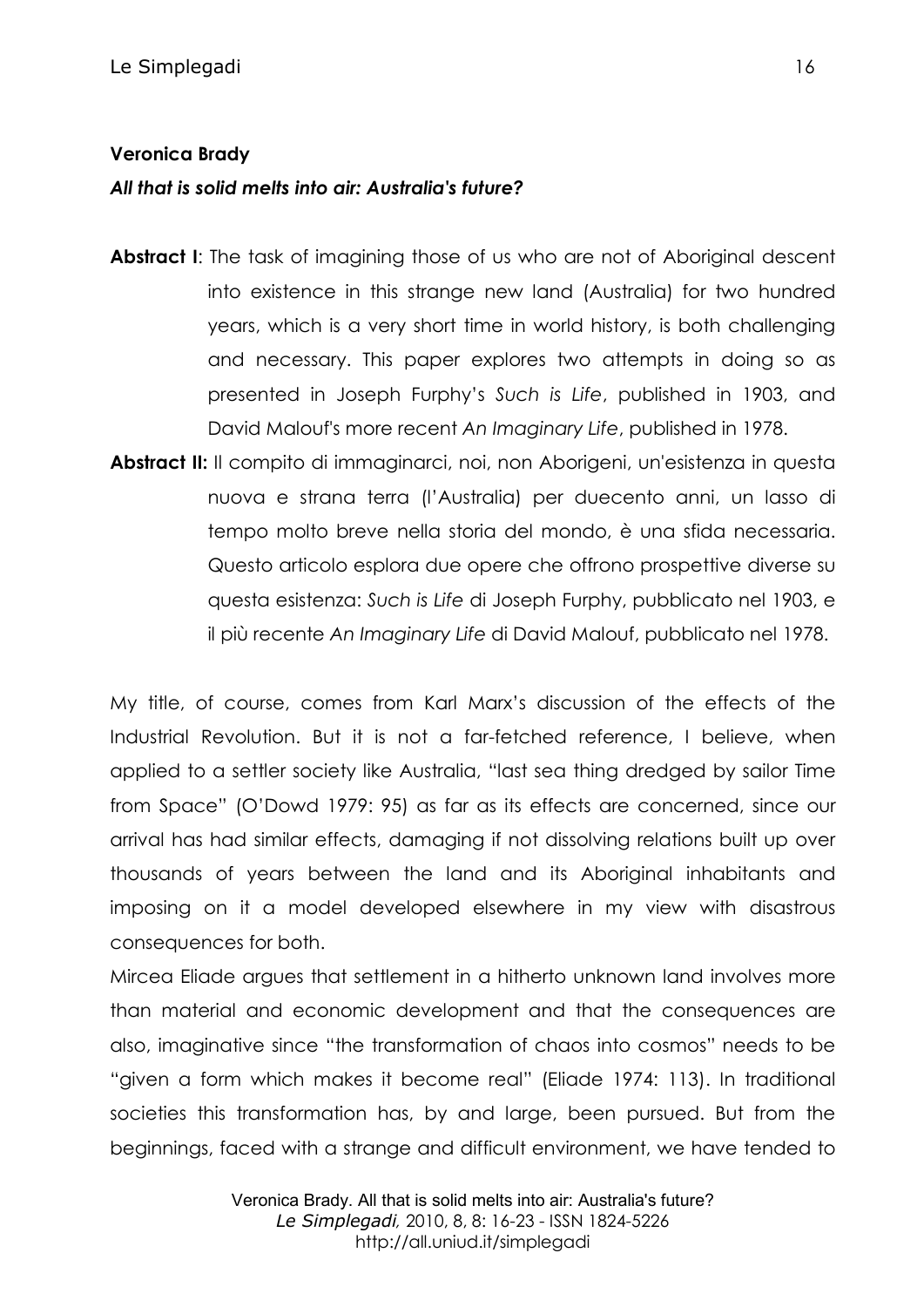suspect what is unseen and indefinable. In 1904, for example, Stephens noted that "there is in the developing Australian character a sceptical and utilitarian spirit that values the present hour and refuses to sacrifice the present for any visionary future lacking a rational guarantee". Attempting to mould an untouched and often intransigent environment to their will, the settlers "had little time or energy to spare for metaphysical speculation, feeling that what they achieved they owed to themselves, and found little for which to thank their fathers" heaven (Turner 1968: x-xi), and it is much the same today, I believe.

By and large our energies are still devoted to material and economic development and in many respects we remain, as Hope put it, "secondhand Europeans" who "pullulate / Timidly on the edge of alien shores" (Hope 1979: 130). Yet the task of imagining ourselves into existence in this strange new land two hundred years is a very short time in world history is both challenging and necessary. In this paper therefore I would like to explore two attempts, to do so, Joseph Furphy's *Such is Life*, published in 1903, and David Malouf's more recent *An Imaginary Life*, published in 1978.

*Such is life* (1), to begin with it, is the more explicit in its attempt to discover our place in the larger scheme of things, to develop some kind of cosmic understanding to enable us resist the pressures of this new place. Its opening scene has a cosmic setting which conveys a sense of our human vulnerability with the narrator and central character, Tom Collins, finding himself unemployed, speculating that this may have been predestined "ever since a scrap of fire-mist flew from the solar centre to form our planet" (p. 1). Decides to fill in his time by setting down the events of a week in his life as a Government official in the outback before the coming of the railway when goods and supplies had to be transported by teams of bullocks.

Most novelists set their characters in a social context. But here society seems to have dissolved, leaving the individual solitary and exposed to the powers of nature. The novel's opening scene describes a solitary horseman riding across the Riverina plains between earth and sky under the "geodesic dome" of the firmament with the sun blazing "wastefully and thanklessly down" (p. 2) and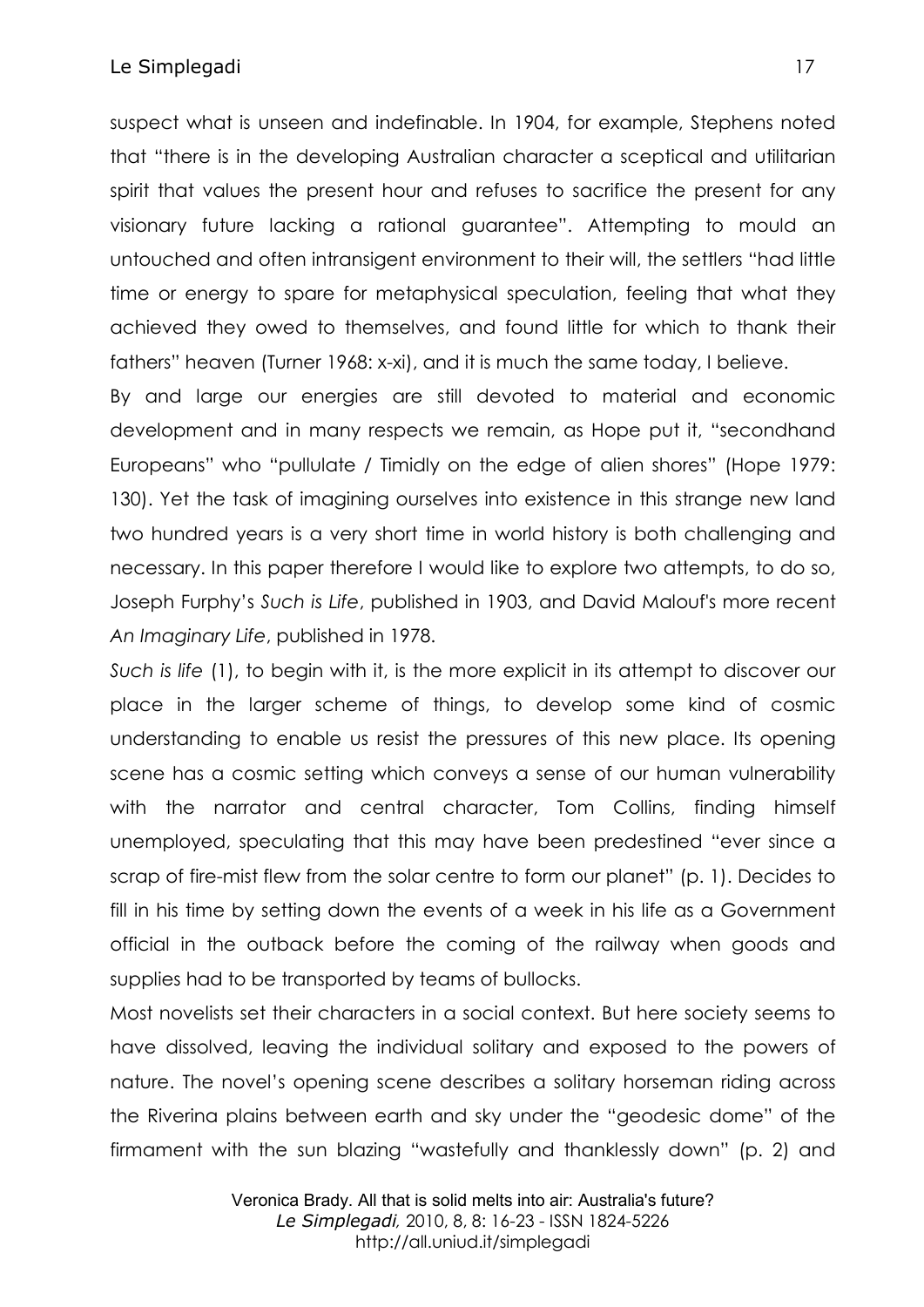### Le Simplegadi anno 18

concludes on a similar cosmic note with a parody of Macbeth's despairing "Tomorrow and tomorrow and tomorrow" speech: "Such is life, my fellow mummers just like a poor player, that bluffs and feints his hour upon the stage, and then cheapens down to mere nonentity" (p. 297).

In this pioneering world, the public realm and the "power of illumination" it usually offers (2) no longer seem to exist. The self is alone in an indifferent and often hostile world. As Tom puts it later: "We are all walking along the shelving edge of a precipice and any one of us may go at any time or be dragged down by another" (p. 94).

Furphy's characters, mostly bullock drivers, live and work on the fringes of society, carrying supplies and produce to and from remote stations, must rely on their wits to survive, often at odds with the squatters they serve since their bullocks need grass and most squatters will not let them graze on their properties so that the drivers have to break into the squatters' land to let their bullocks feed there. So the drivers' lives tend to involve a series of "dirty transactions". As one of them says wearily to Tom:

The world's full of dirty transactions. It's a dirty transaction to round up a man's team in a ten-mile paddock, and stick a bob a head on them, but that's a thing that I'm very familiar with; it's a dirty transaction to refuse water to perishing beasts, but I've been refused times out of number and will be to the end of the chapter; it's a dirty transaction to persecute men for having no occupation but carting, yet that's what nine-tenths of the squatters do (p. 13).

Working and living as they do more or less as outlaws, they find brief moments of community in the evening in chance encounters with other travellers around the camp fire sharing stories, mostly about survival in a harsh and indifferent land which has little or no sympathy for or with human beings or indeed, their animals. As a result they must accommodate themselves to the land as best they can by transforming the "chaos" facing them into "cosmos" by finding some "latent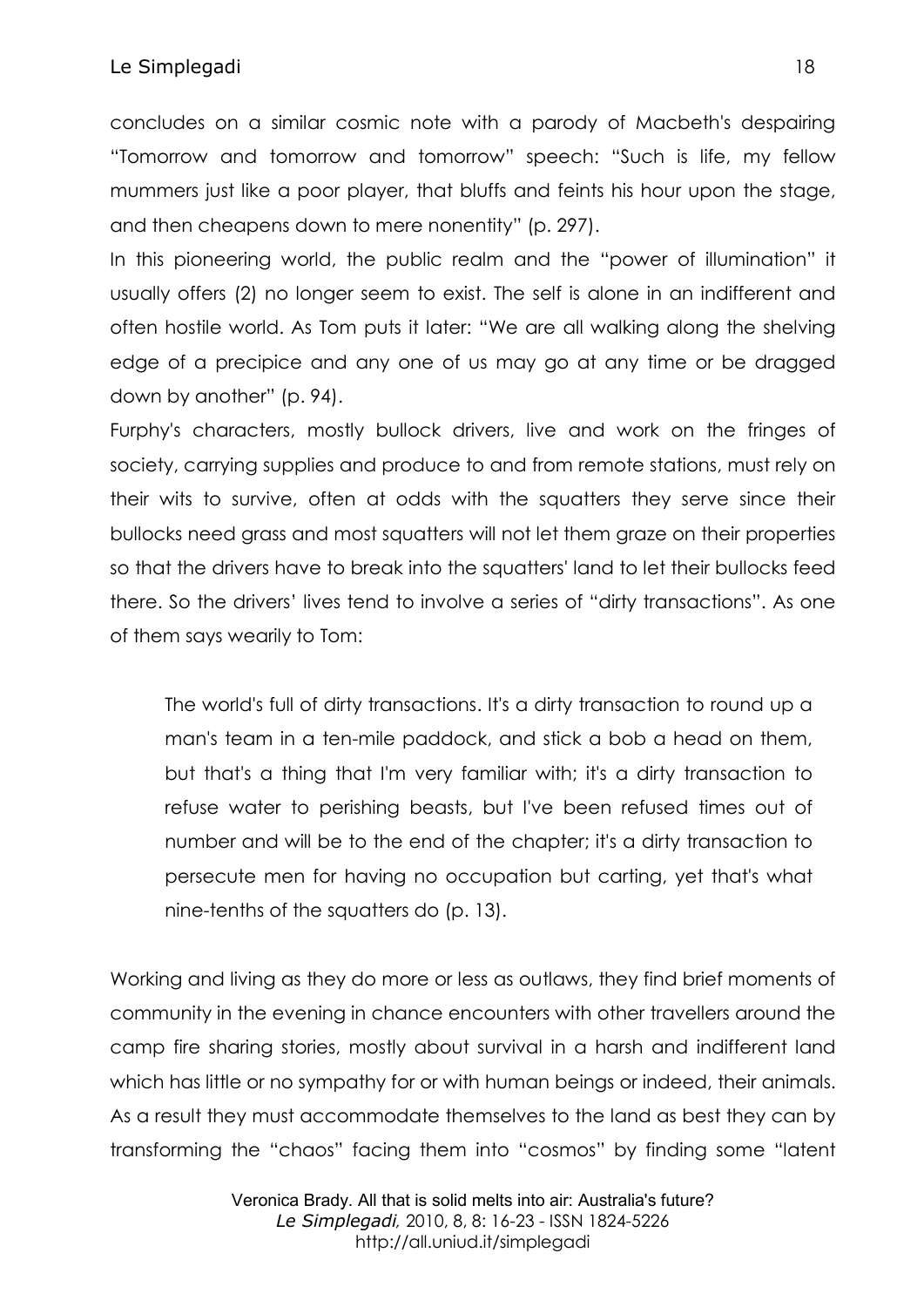meaning" in it, "so grave, subdued, self-centred; so alien to the genial appeal of more winsome landscape" and interpreting it "faithfully and lovingly" (p. 65). But this meaning lies beyond commonsense, pointing to the larger, more mysterious reality hinted at in the description early in the early scene of a group around a campfire at night:

It was a clear but moonless night; the dark blue canopy spangled with myriad stars grandeur, peace and purity above; squalor, worry, and profanity below. Fit basis for many a system of Theology unscientific, if you will, but by no means contemptible (p.13).

One is reminded here of Prospero's vision in *The tempest*:

We are such stuff As dreams are made on and our little lives Are rounded with a sleep.

and also of Pascal's *Pensee* number 265:

When I consider the short duration of my life, swallowed up in the eternity before and after, the little space which I fill, and even can see, engulfed in the infinite immensity of spaces of which I am ignorant, and which know me not, I am frightened and astonished at being here rather than there, for there is no reason why here rather than there (2).

For them, therefore identity becomes an anxious matter. As Luiz Carlos Susin points out traditional societies identity is a "closed circle around sameness" (Susin 2002: 87) in which the self "triumphs above all as critical understanding, distinguishing and identifying good and evil in a very particular way, based on itself, on its glorious position as basis and referent of the whole of reality spread out its feet" (ibid.: 80), whereas, in contrast, in settler societies, initially at least,

> Veronica Brady. All that is solid melts into air: Australia's future? *Le Simplegadi,* 2010, 8, 8: 16-23 - ISSN 1824-5226 http://all.uniud.it/simplegadi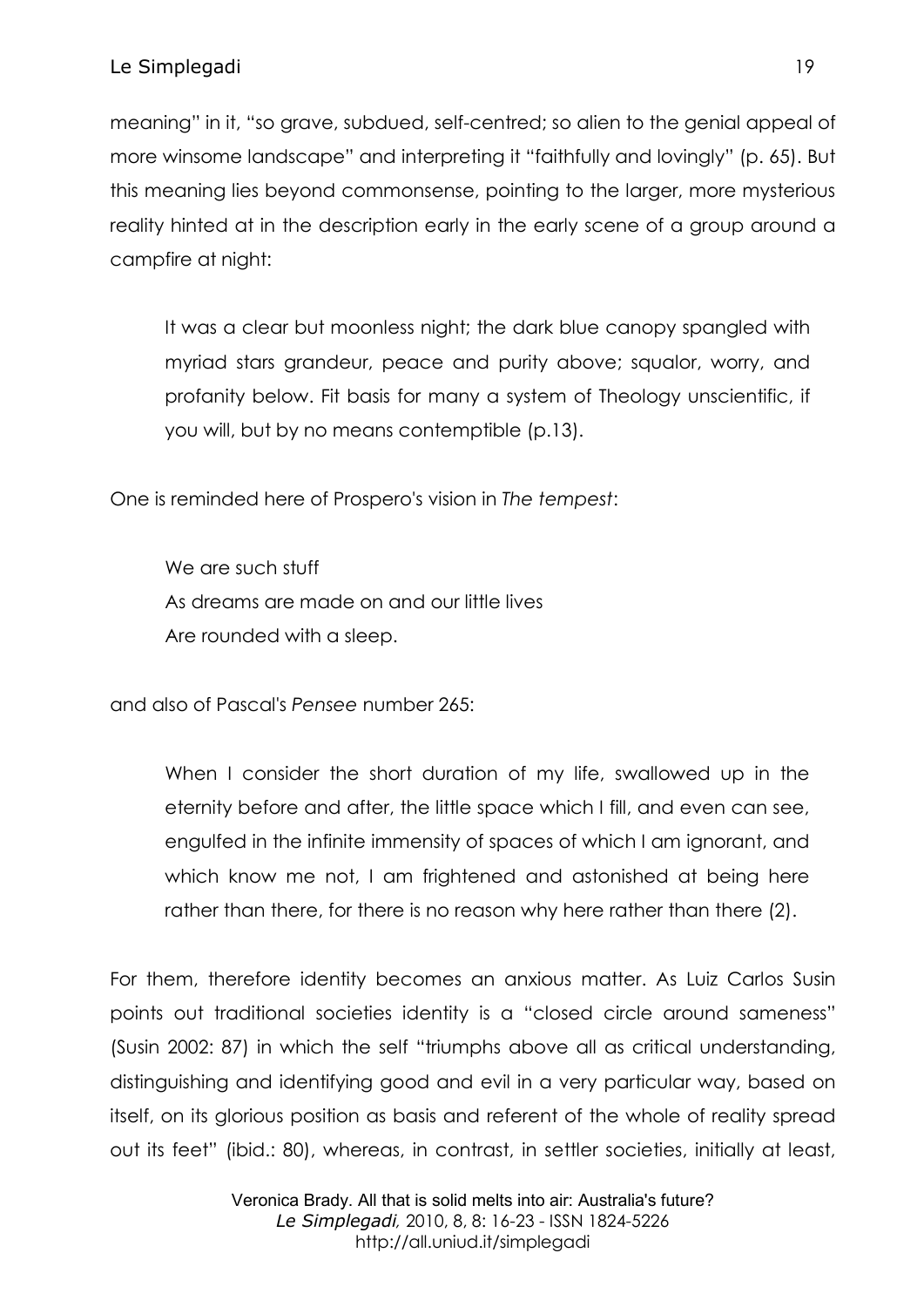the self is a pilgrim to some elsewhere beyond the horizon rather than a figure like Ulysses who is trying to find his way home or to re-establish it there, as many more privileged settlers in this country tried, to "build a New Britannia in another world", as Wentworth put it in the early days in New South Wales (Turner 1968: 12).

*Such is life* it, I suggest, is a "pilgrim text" of this kind since in it Furphy explores the possibility of better kind of society than the one we have at present, one which provides a "fair go" for all. So, as he says, it is a novel whose "temper" was "democratic and its 'bias' offensively Australian", attempting to dissolve established forms and practices. There is not the space to explore any further what he has to say on this score, though it is worth pointing out that, as we have already noted, he anticipates some of the metaphysical concerns evident in work of later writers like Patrick White and Randolph Stow. Instead let us turn to David Malouf's *An Imaginary Life*, published in 1978 (3).

As the contrast between the two titles implies, stylistically it is very different from *Such is life*, much shorter, less argumentative and more of an idyll, what Bakhtin called a "chronotope of threshold" since it combines the motif of encounter with a crisis or break in life which expands the reader's sense of reality. It is about a "Wild Child" brought up by animals in the wilderness. But its protagonist, is a sophisticate Ovid, the Roman poet who has been banished by the Emperor to the fringes of the civilised world to live amongst the tribal people there who becomes aware of a "latent meaning" to be found there. But for Malouf this meaning is metaphysical rather than political or social, as it was for Furphy and comes from beyond the self, "the unknown" into which the "Wild Child" he encounters there finally leads him to follow "the clear path of [his]fate" to push out beyond the merely human, "beyond what know cannot be my limits" (p. 135) In that sense he can be seen as a Promethean figure. Nevertheless the tone is "feminine", receptive rather than "masculine" and aggressive – as it is in *Such is life* – since he is responding to a call from beyond the self which is to transform it.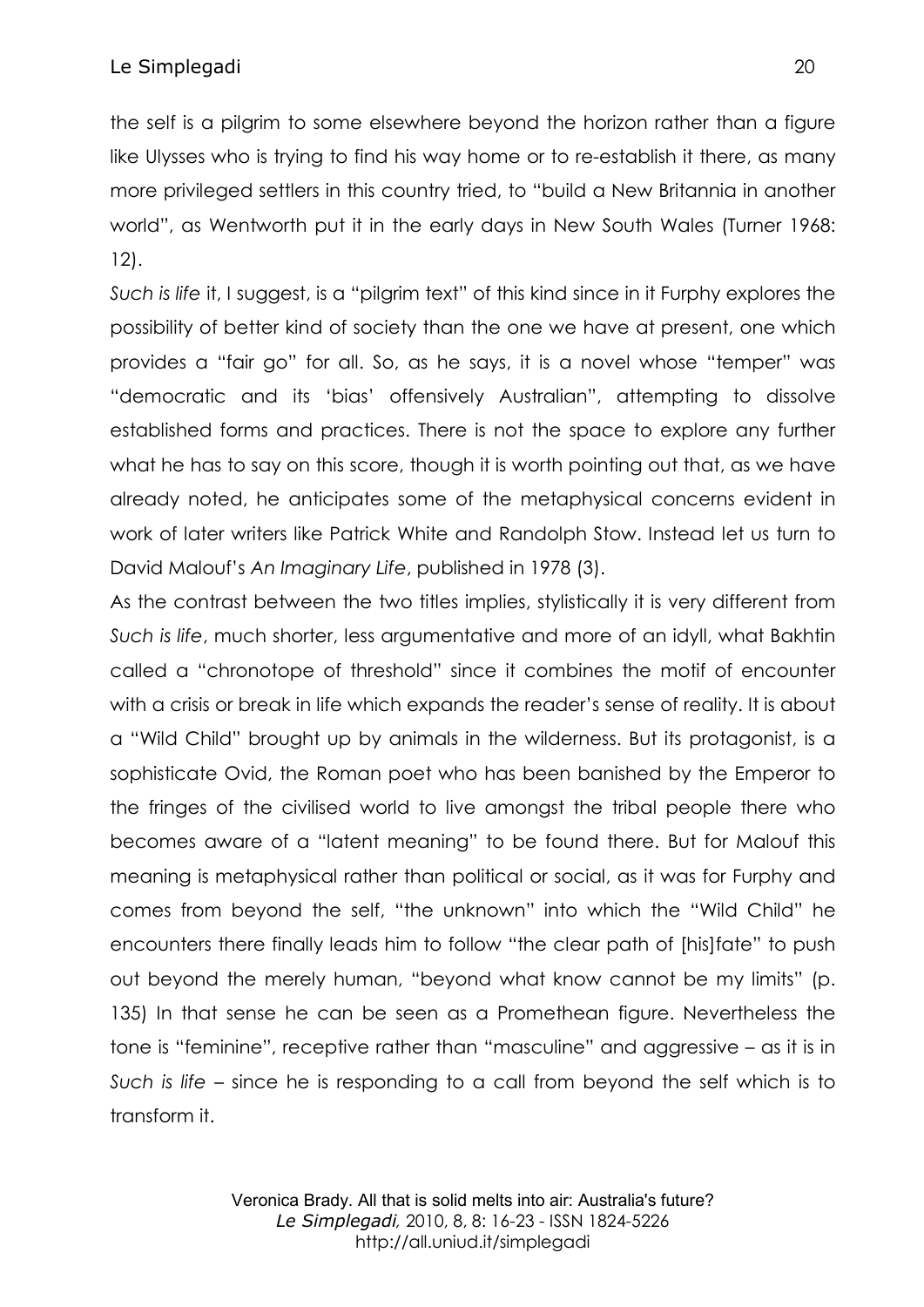#### Le Simplegadi 21

Significantly, the real life Ovid shared this preoccupation in Ovid, in his major work, the *Metamorphoses*. As *An Imaginary Life* concludes, Ovid is following the Wild Child, identifying with him with the "immensity of the landscape" and caught up in a life beyond history and "beyond the limits of measurable time" (p. 144). If we return to the questions facing a settler society like ours, it could then be said that, properly seen, colonial identity ought not be a "closed circle around sameness" (Susis 2000: 88), a replication of the world from which we have come, but, Malouf suggests, "a continual series of beginnings, painful settings out into the unknown, pushing off from the edges of consciousness into the mystery of what we have not yet except in dreams" (p. 135), dreams which will enable us to live in tune with the universe, in contrast with *Such is life* in which, as we have seen, a tension exists between the self and nature.

In this way I suggest that *An Imaginary Life* may have something significant to say to us as a Australians about the task of settlement which is still to be achieved, which is to move beyond the limits of the imperial imagination and, to draw on the distinction made by Heidegger (11), learn from its First Peoples who have lived in and with this land so long, intimately and respectfully, learn how to "dwell" in it rather than merely to "build" on it, exploiting it for our own purposes.

#### **NOTES:**

1. Barnes, John (ed). 1981. *Portable Australian Authors. Joseph Furphy*. St Lucia: University of Queensland Press: 1. Hereafter all page references will be given in my text from this edition.

2. Pascal, Rene. *Pensees*. In Maynard Mack et al (eds). 1965. *World Masterpieces II*. New York: Norton & Company: 32.

3. Malouf, David. 1978. *An Imaginary Life*. London: Chatto & Windus: 15. Hereafter all references will be given in my text from this edition.

4. Heidegger, Martin. 1974. *Building Dwelling Thinking.* In *Poetry, Language, Thought*. New York: Colophon Books.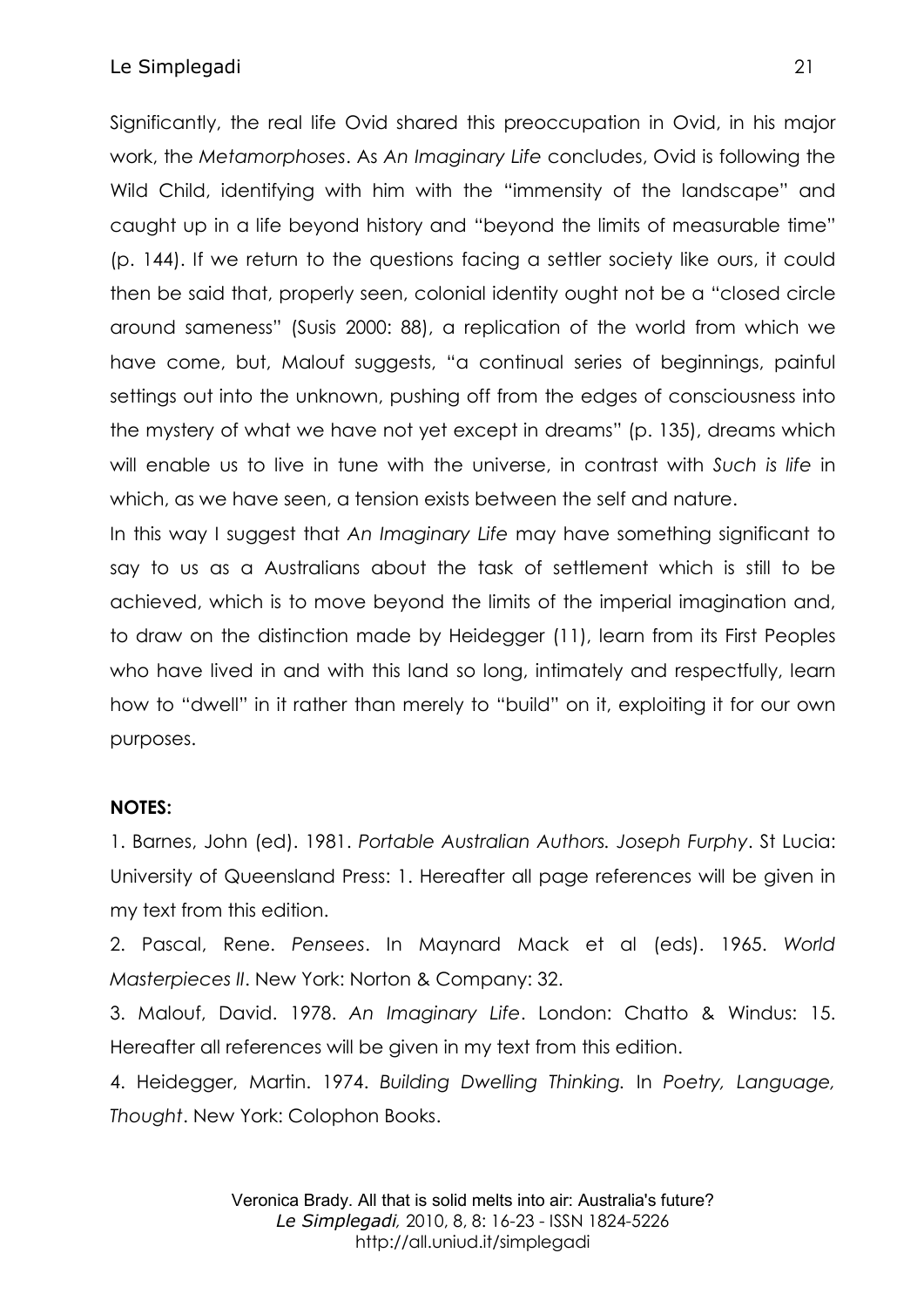# **BIBLIOGRAPHY:**

Barnes, John (ed). 1981. *Portable Australian Authors. Joseph Furphy*. St Lucia: University of Queensland Press,.

Heidegger, Martin. 1974. *Building Dwelling Thinking.* In *Poetry, Language, Thought*. New York: Colophon Books.

Heseltine, Harry (ed). 1979. *The Penguin Book Of Australian Verse*. Ringwood: Penguin.

Hope, Alec Derwent. *Australia.* 1979. In Heseltine (ed): 190.

Malouf, David. 1978. *An Imaginary Life*. London: Chatto & Windus.

Eliade, Mircea. 1974. *The Myth Of The Eternal Return or Cosmos and History*. Princeton: Princeton University Press.

O'Dowd, Bernard, *Australia*. 1979. In Heseltine (ed) 1979: 95.

Pascal, René, *Pensees*. 1965. In Maynard Mack et al (eds), *World Masterpieces II*. New York: Norton & Company.

Susin, Luiz Carlos. 2000 (1st ed. 1968). *A Critique Of The Identity Paradigm*. In Concilium 2000, 2, 78-90.

Turner, Ian (ed). 1968. *The Australian Dream*. Melbourne: Sun Books.

**Veronica Brady** was born in Melbourne in 1929. She became one of the first Australian nuns to teach in a university, broadcast on radio or join in sociopolitical debate. After teaching at Loreto Convent in Kirribilli, NSW, she moved to the University of Western Australia in 1972, becoming an Associate Professor in 1991. She has spoken out publicly against the Vatican stance on abortion, homosexuality and contraception, and has been involved in the Aboriginal rights movement and the anti-uranium mining lobby. She also supports the ordination of female priests in the Catholic Church. Sister Veronica Brady is a member of many organisations including Amnesty International, the Campaign against Nuclear Energy, the Campaign against Racial Exploitation, the Fellowship of Australian Writers and the Association for Study of Australian